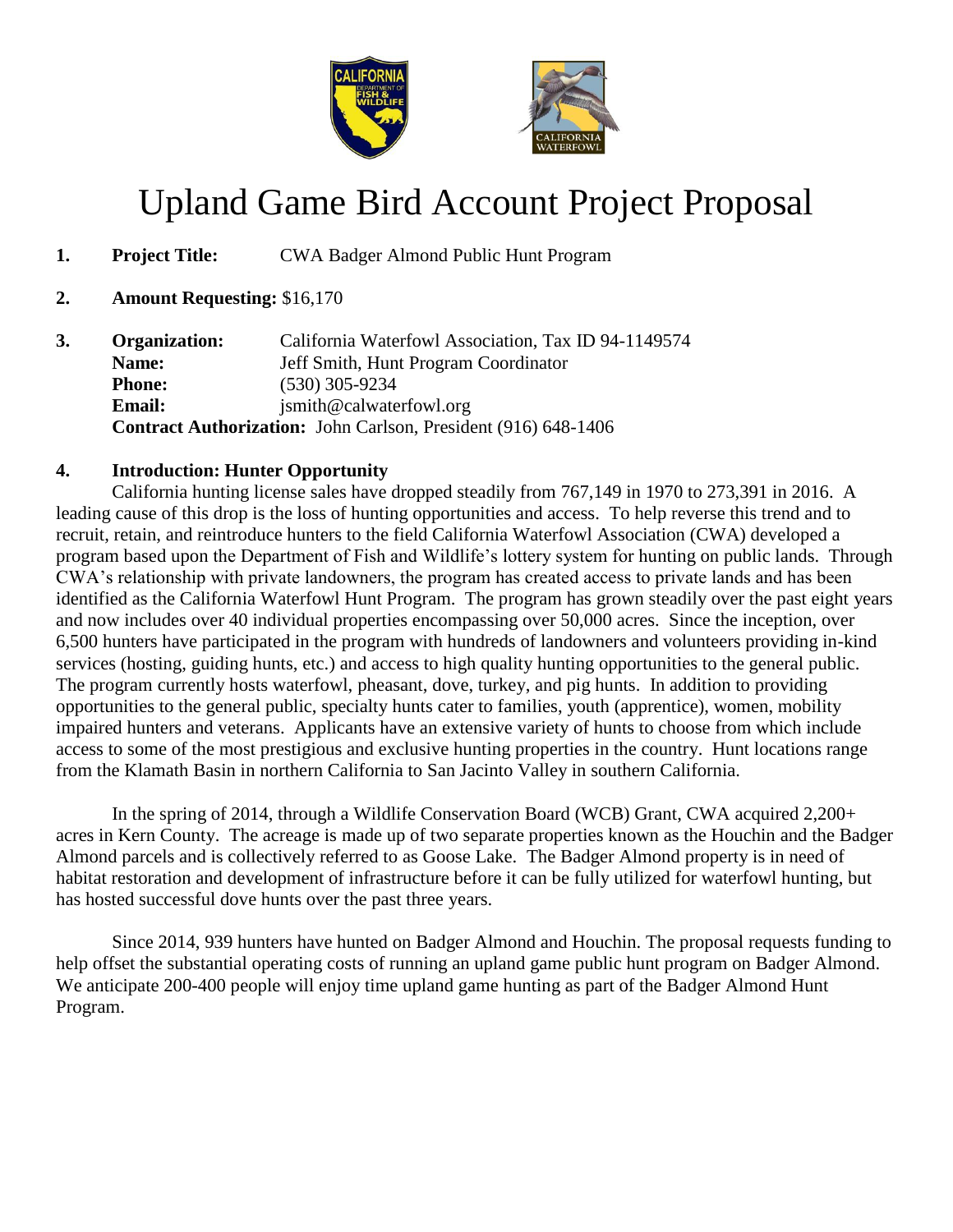#### **5. Project Description:**

Goose Lake is one of five Regional Conservation and Education Centers CWA owns throughout the state. The priority use of Goose Lake is to host a wide variety of Hunting Heritage Program events including environmental education, youth, family, veteran, and general hunts through controlled and managed public access.

The proposed 2017/2018 project will fund a public pheasant hunting program at Badger Almond. We propose a stocking program of 700 pheasants from October through January. We will host 20 hunt days in the fall reaching up to 24 hunters per date. Hunters will be provided with a hunt map on specific hunt zones and past hunter success. During shoot days, hunters will be allowed to harvest dove (when in season) in addition to waterfowl and pheasants. The hunt will be advertised as a combo waterfowl, pheasant, and dove hunt with the main focus on waterfowl and pheasant.

CWA will handle reservations and liability waivers through the well-established CWA Hunting Heritage program. Hunters are chosen through a random lottery process administered by a third party. CWA provides professional staff, including a Hunt Program Coordinator and the necessary supervisory and support staff to administer all aspects of the hunt program, including but not limited to general correspondence, advertising, habitat management, hunting preparation, hosting hunts, accounting, invoicing, reporting, etc. CWA has a wellestablished track record, fiscal policies and procedures to effectively administer and manage this very successful hunt program.

The hunt program at Badger Almond will consist of 20 hunt periods (Wednesday and Saturday) from October - January. Each hunt period will include 8 hunting parties of three (may consist of four hunters if one or more hunters are juniors). These hunt periods can reach more than 400 hunters.

How the Application Process Works:

- All applicants apply via a secured application webpage on calwaterfowl.org.
- Each hunt application has a small processing fee. There is only one application per hunt, per person rule to allow a variety of applicants an unforgettable hunting experience.
- After the hunt winner and guest(s), pay the \$25 hunter access fee and completes the liability forms, CWA then sends the hunt details to the hunting party.
- Hunter access fees are waived for all junior hunters.
- Each hunter fills out liability forms via online and the day of the hunt.
- Applicants are not required to be CWA members.
- CWA supplies liability insurance up to \$1,000,000 Common Cause and \$3,000,000 Aggregate.

CWA will advertise and promote the pheasant and dove hunt program as public hunting opportunities through direct mailers to California hunters, CWA magazine (18,000+ members), outdoor magazines including Western Outdoor News, and submitting local press releases to local news outlets. These outreach efforts will educate hunters about the new public hunting opportunities at CWA's Goose Lake properties.